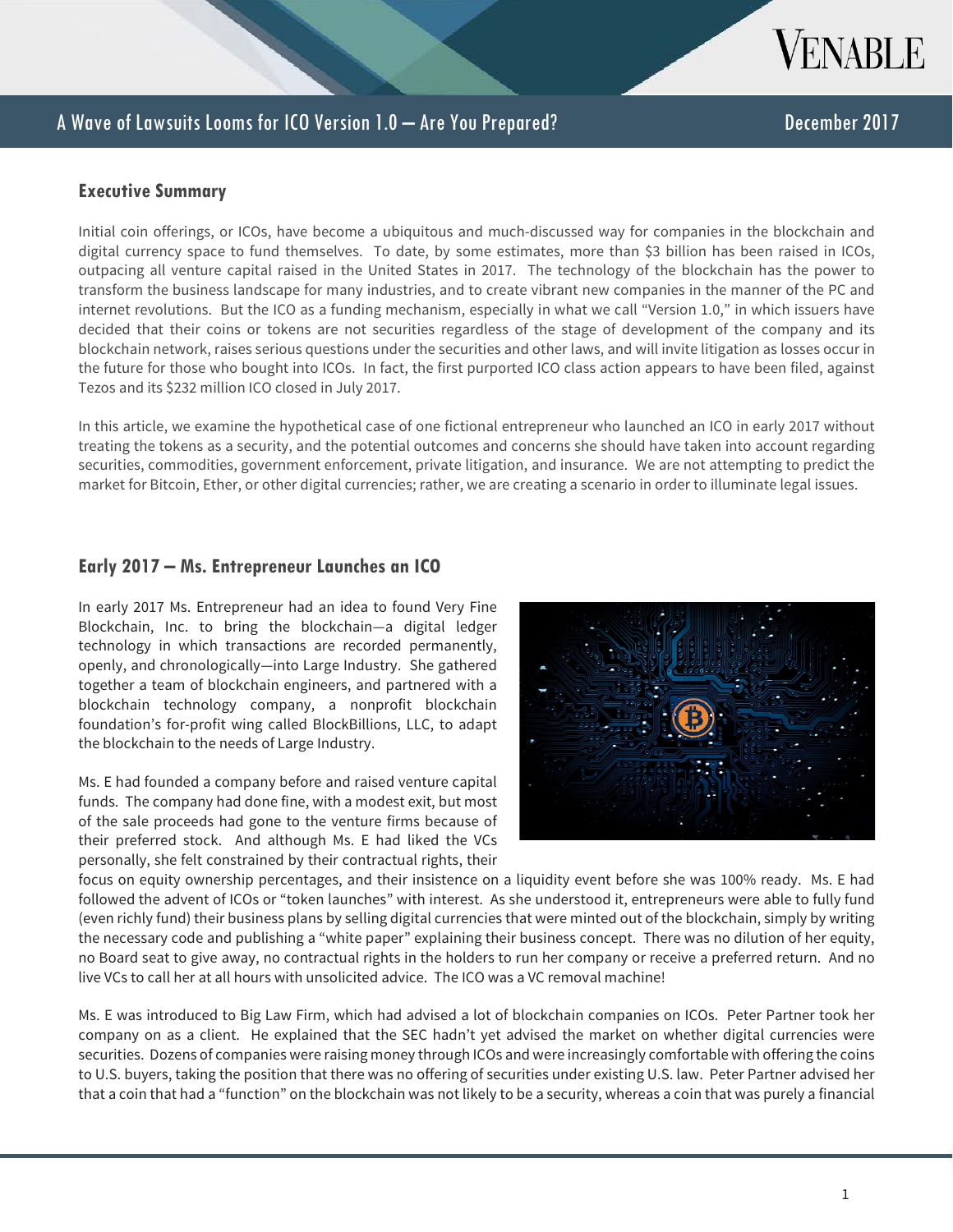

instrument might well be a security. Ms. E wasn't sure how to distinguish the two. Very Fine intended to have an ICO with digital currency minted on the BlockBillions blockchain, a blockchain technology patterned on the Bitcoin blockchain, but separate from it. The coins would reward developers who improved the blockchain application, and would be used by some (or maybe all) Large Industry participants on the blockchain itself to buy and sell goods or services. So maybe that was a "function." On the other hand, people approaching her who wanted to buy into the ICO seemed to want to buy her coins as an arbitrage play. Indeed, Very Fine and BlockBillions would each own 10% of the total coins minted, and sell them in the future at a profit they both hoped would be large, as the Very Fine blockchain became popular in the Large Industry. Ms. E's company also intended to sell additional coins at times she deemed appropriate, in an effort to stabilize the market and the price of the coins. It certainly seemed that the Very Fine coins might well be considered financial instruments of some kind, and maybe securities. On the one hand, the buyers wanted to make a profit on the coins as Very Fine and its blockchain solution grew. On the other hand, the buyers knew that they weren't getting something called common stock, or voting rights, or a right to company profits. Peter Partner declined to give a formal legal opinion either way, or to seek an SEC noaction letter. But he assured her that she had a solid position that her ICO was for a utility token, and he encouraged Ms. E to pursue an ICO for all of the advantages it presented.

Ms. E had her doubts. After all, her company consisted of nothing more than a small group of open-source engineers and a "white paper" explaining their business plan. What if Large Industry didn't adopt her blockchain solution? What if a competitor had already built a better mousetrap? What if the coins offered in the ICO never functioned on a working blockchain as a result, and became worthless? Ms. E had no idea who was proposing to buy her digital currency, except for a few hedge funds and BlockBillions executives. Did the buyers understand all of the risks? Peter Partner had made clear that white papers didn't look anything like stock offering prospectuses or purchase agreements, and didn't include things like long risk factors or accredited investor representations. But on the day of the sale, buyers would "click through" terms and conditions on the website where the sales would occur, including some risk factors and other language designed to shield the company. Was that enough?

Ms. E had been sued by shareholders in a prior company, so she had already taken the precaution of buying D&O insurance. But did it cover the possibility of a lawsuit in connection with her ICO? And what if the SEC decided that her ICO was a securities offering? Or the CFTC decided that her coins were a regulated commodity? What were the penalties for being on the wrong side of that bet?

Finally Ms. E decided that the benefits of an ICO that could fully fund Very Fine were too numerous to ignore. In mid-2017 she raised \$20 million in an ICO. Very Fine threw a party.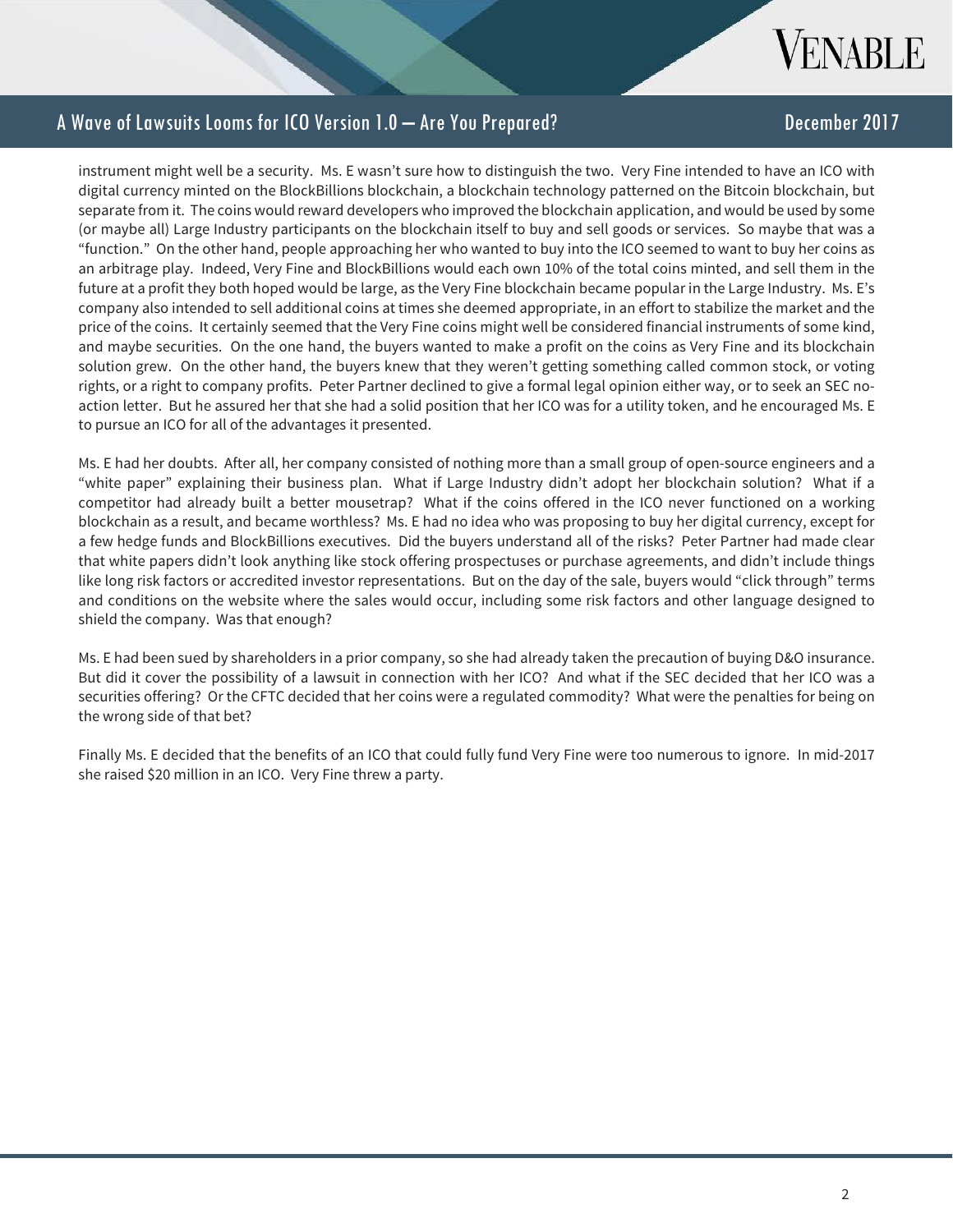

#### **Summer 2017 – The SEC Guides, China Decides, and the World Grapples with Digital Currency Regulation**

On July 26, 2017, Ms. E started to receive emails from friends attaching an SEC investigation report on ICOs that seemed to suggest that some, or maybe many, ICOs had violated U.S. securities laws by selling securities in unregistered offerings. She also read that China had taken action to outlaw ICOs. Various other countries seemed to follow the U.S. lead of "case-bycase" analysis. She didn't know what any of this meant for her business. Ms. E was especially concerned about any SEC scrutiny, as her business is in the United States. But she couldn't be certain that her digital coins had been traded or used only in the United States.

Ms. E decided to put her head down and keep executing her business plan. Her engineering team was making progress, and she had been in contact with major players in Large Industry who seemed intrigued by her project.

## **2018 – Digital Currencies Correct, ICO Companies Begin to Fail**

It is now late 2018. A major correction has come swiftly to the price of Bitcoin. Other digital currencies, such as Ether, follow suit almost instantaneously. It appears that speculators and programmed trading accelerated the downward spike. Billions of dollars in investor value are gone.

Scores of companies that issued coins in ICOs have seen their digital currencies go to zero value, or very close to it. More alarmingly, there have been several stories of entrepreneurs who simply pocketed their ICO proceeds after their modest efforts to build a blockchain solution failed, and their digital currencies (and companies) have now become worthless. The SEC and other regulators, as well as state attorneys general and the Department of Justice, have opened numerous investigations.



Ms. E's friend, Fast Dan, is also the founder of a company that did an ICO. Fast Dan called Ms. E yesterday and told her that his company has failed to build a blockchain solution anyone wants. His engineers have quit, and the ICO proceeds have largely been spent. His only remaining asset is a large chunk of his company's digital coins, and he intends to sell them in the open market, where they still trade at a positive value. While the blockchain solution Fast Dan built still technically "works," in that it has a functionality and is an open source software solution that could theoretically work forever with enough support by the open source community, he knows that without his promoting it, attracting users, responding to the needs of the market, fighting competitors, and helping it adapt to the future, the blockchain solution will wither and die, and the digital coins that work on it will go to zero value. Ms. E also holds a large number of Fast Dan's coins, which she bought in his ICO at his urging, and he recommends she do what he is doing and sell them before he abandons the project. After all, his lawyers told him they were "utility" tokens, and therefore he owed no duties to the buyers and was under no obligation to provide information to the market, or to refrain from selling the utility tokens he owns himself. How can someone engage in insider trading of a utility? Ms. E is conflicted. Fast Dan's legal position is consistent with what she heard from Peter Partner, but selling her Fast Dan tokens when she knows they are worthless just feels wrong.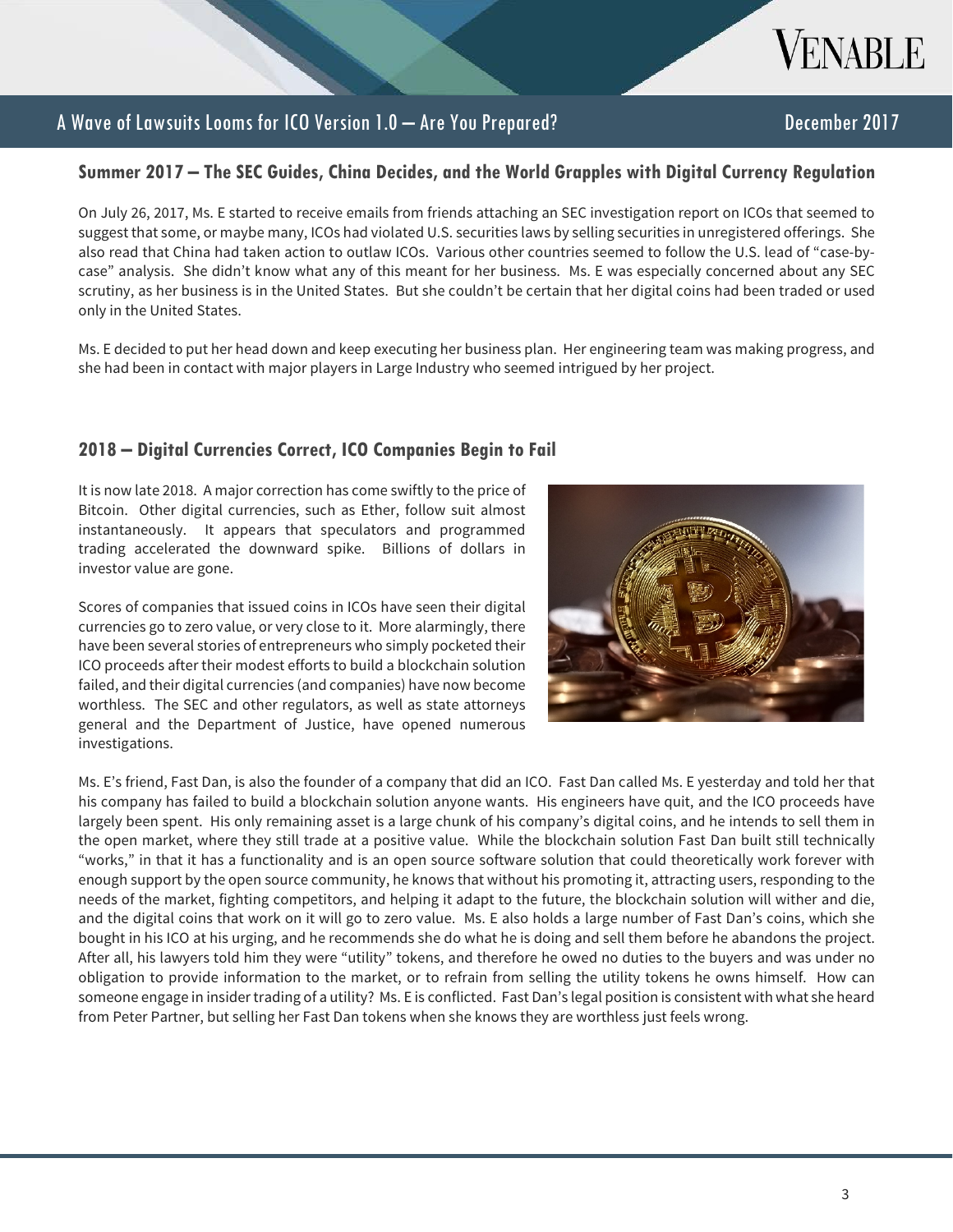

#### **What's Next?**

The above scenario is one that founders like Ms. E may be confronted with in the near term. The SEC issued a report on July 26, 2017 finding that one ICO issuance was an issuance of a security and thus was subject to the registration and other requirements of the securities laws. Even though ICOs involve new technology, the SEC's report and determination are not at all surprising. Regardless of the new technology, the SEC will look to the core of the underlying investment to determine whether it is in fact a security. As stated in the SEC's press release on its report, "The innovative technology behind these virtual transactions does not exempt securities offerings and trading platforms from the regulatory framework designed to protect investors and the integrity of the markets."

The CFTC, which regulates the derivatives markets for commodities, has made almost identical statements about new technologies and existing regulatory goals. If a digital coin is not a security, it may well be a commodity subject to CFTC regulatory authority.

The SEC's report and guidance do not mean that ICO issuances cannot continue—rather, they only mean that ICO issuances could be subject to the securities laws. This is not a bad thing—it provides regulatory oversight over those ISO issuances that are securities and requires those issuers to disclose material information to those investors.

In conjunction with the SEC's Report, the SEC's Division of Corporation Finance and Division of Enforcement issued a joint statement encouraging market participants to consult securities counsel to aid in their analysis of these issuers and to contact the SEC's staff, as needed, for assistance in analyzing the application of the federal securities laws.

Now the question for those involved in issuances of ICOs: What to do next? This is dependent on a number of facts. First, if the issuance was already treated as a security under U.S. law, then those involved in issuances should confirm that the conclusion reached was correct, given the SEC's report and guidance. The much more difficult questions arise from those issuances that were not determined to be securities issuances by issuers and their counsel, and therefore were not treated as securities issuances. In those instances, those ICO issuers, with the assistance of counsel, should determine whether their issuances are governed by the securities laws and, if so, what to do to meet the requirements of the securities laws, and what exposure they face because those issuances were not registered and treated as a security when issued. And if the ICO was considered by the issuer not to be security, was consideration given to whether the digital coins were "commodities" and therefore subject to CFTC oversight? If they are commodities, what would that mean for an issuer that then sold more of these commodities in further sales, which many ICO issuers have done or intend to do? Below is a framework for considering these questions. (Note: The federal and state regulation of digital currencies, including anti-money laundering and "know your customer" rules, are beyond the scope of this article, as are the legal implications of non-U.S. jurisdictions.)

## **Is the ICO an Issuance of a Security? A Commodity?**

As the SEC concludes in its July 2017 report, "[w]hether or not a particular transaction involves the offer and sale of a security—regardless of the terminology used—will depend on the facts and circumstances, including the economic realities of the transaction."

In its report, the SEC found the tokens issued by a company called DAO were securities under the U.S. Supreme Court's Howey test. An investment contract is a security if it is an investment of money in a common enterprise with a reasonable expectation of profits derived from the entrepreneurial or managerial effort of others. Key facts in the SEC's report regarding the DAO token were that tokens sold represented interests in the enterprise in exchange for payment with virtual currency,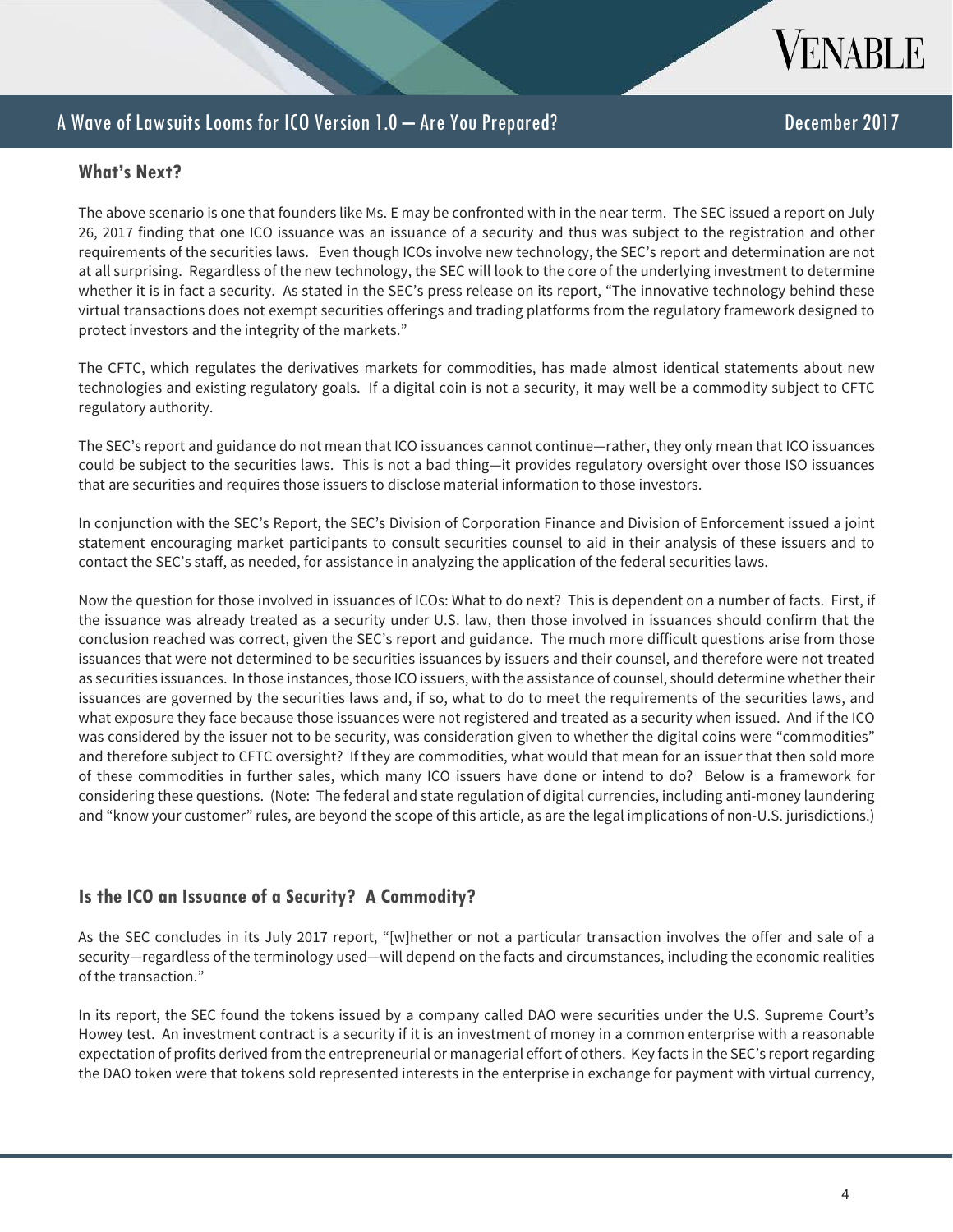

and investors could hold these tokens as an investment with certain voting and ownership rights, or could sell them on webbased secondary market platforms.

Determining whether another ICO would be considered a security will require a close application of the Howey test in each case. In Ms. E's case, she consulted a reputable law firm for its view and was told that she was on solid ground under the Howey standard, which was articulated in 1946. Ms. E can take some significant comfort in this. However, Peter Partner declined to give a formal legal opinion, and never approached the SEC for a no-action letter, like many law firms providing advice in the ICO space.

Ms. E may have a problem under the Howey test. While the tokens sold by her company in mid-2017 may, one day, function as mere "things" or digital commodities within a working blockchain network, at the time of the ICO no such network existed. Her company was nothing more than a business plan and a small collection of employees hoping to execute this plan. She will have to argue that buying the tokens wasn't an investment in the "effort of others" under the Howey test, even though the efforts of her team were indispensable to creating the network on which the tokens could ultimately be a utility in the future. At the moment, no court or regulator has decided such a case.

If the digital coins were not a security within the existing law, they may nonetheless be considered a commodity. The CFTC has categorized Bitcoin as such a commodity. The definition of a commodity is extremely broad. While the CFTC antimanipulation regulatory authority has not been exercised a great deal over commodities in the so-called cash or spot markets (i.e., the non-derivative purchase and sale without a future or derivative contract), and the CFTC might see an ICO as a cash or spot sale, the downstream actions of an issuer to "regulate" the market for its own coins could raise new issues around commodities regulation, for reasons discussed below. And if they are considered to be securities, both registration and insider trading violations will be found.

Ms. E should consider obtaining another law firm's counsel.

## **And What about the Terms and Conditions? Will They Effectively Limit Damages and/or Define Rights?**

A company embarking on an ICO will typically sell pursuant to terms and conditions (T&Cs). The T&Cs may include a mandatory arbitration provision, a class action waiver, and limitations on liability. If the ICO constitutes the sale of a security, investors likely can pursue, among other claims, the various statutory claims under the securities laws, regardless of the limitations provided for in the T&Cs.

On the other hand, if the ICO does not constitute the sale of a security, but rather the spot sale of a commodity, these T&Cs may be enforceable and may be an effective means of limiting damages and the company's liability. In its recent decisions, the Supreme Court has consistently upheld the enforceability of arbitration and class action waiver provisions. A liability provision likely will be limited to a return of the purchase price and exclude any damages for loss of profits or other consequential damages. Such a limitation of liability will also likely be enforceable absent fraud. It is difficult to conceive of any scenario where a limitation of liability will be enforceable for fraud or intentional acts. T&Cs also may contain statements, however, which could give rise to a duty to disclose contradictory inside information, as discussed below.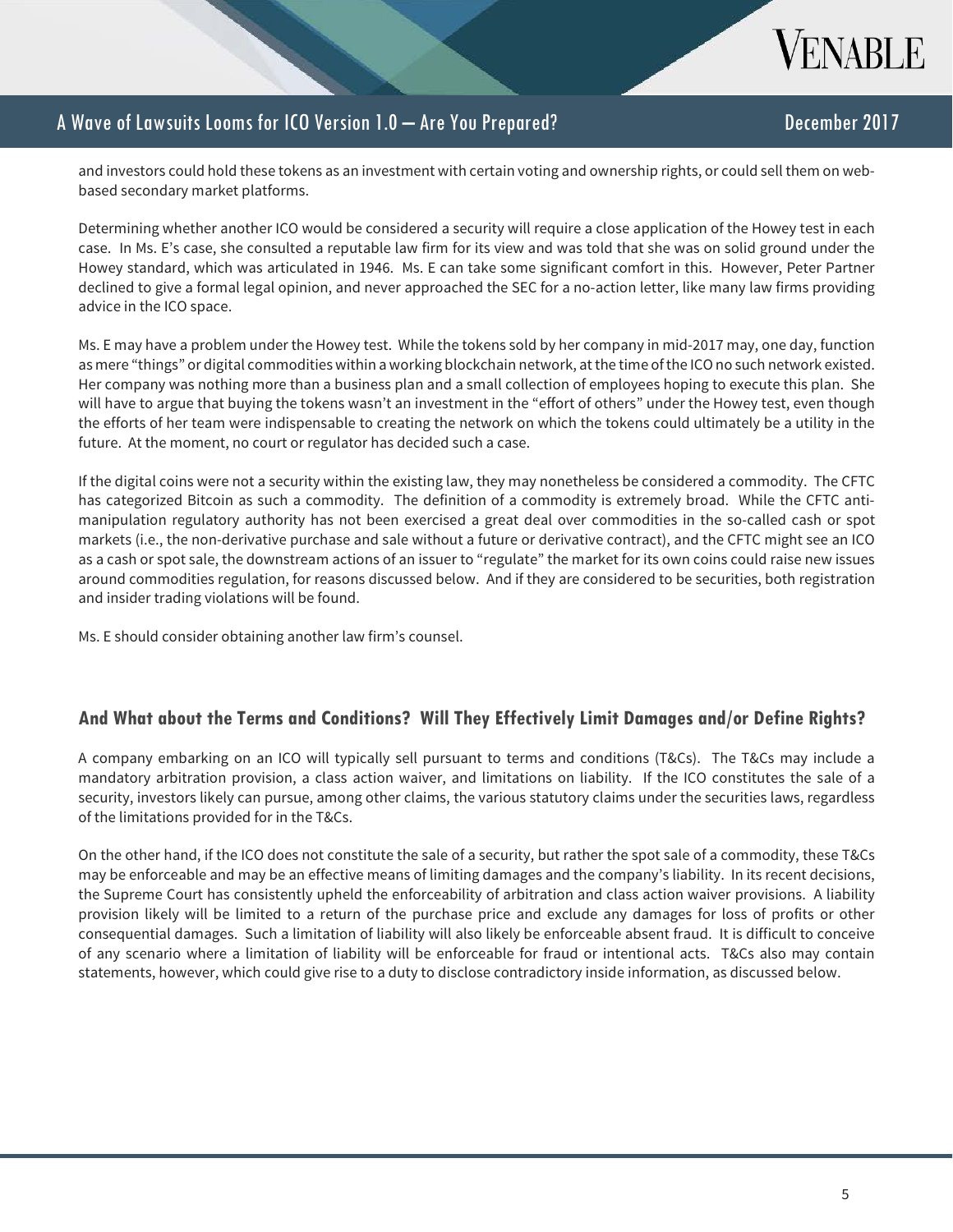

#### **What Is the Exposure for an Unregistered Securities Issuance?**

Failure to register securities under Section 5 of the Securities Act of 1933 or to qualify for an exemption from registration can lead to serious exposure and risk. First, there is the risk of SEC enforcement proceedings for violating the federal securities laws. Section 5 of the Securities Act of 1933 requires registration of securities unless there is an exemption that applies. Section 5 is a strict liability statute and thus does not require a finding of scienter, or intent. Along with potential exposure under Section 5, a determination that the ICO is a security means that the issuer and those involved in the issuance will be responsible for false or misleading statements regarding the ICO under Section 17(a) of the Securities Act and Section 10(b) of the Exchange Act. The risks associated with an SEC enforcement proceeding are the SEC bringing an enforcement action seeking a permanent injunction in federal court or a cease and desist order in the SEC's administrative forum (both of which may have collateral consequences if the SEC were to succeed), disgorgement, and potential penalties. In additional to potential exposure to an SEC enforcement action, there also may be exposure to state securities regulators' enforcement actions and private actions by investors and other parties impacted by the offering.

#### **How Would the SEC or a State Regulator Go about Investigating an Unregistered Issuance?**

The SEC could bring an investigation based on a tip brought by a disgruntled investor or any other person. Pursuant to the Dodd-Frank Wall Street Reform and Consumer Protection Act of 2010 (Dodd-Frank Act), the SEC now has authority to provide whistleblowers with a bounty of up to 30 percent of any amounts the government collects in an enforcement proceeding. This provides for a hefty incentive for whistleblowers to report potential securities law violations to the SEC.

## **Are Private Securities Class Action Lawsuits Allowed for Such Violations?**

L

Yes. In addition to government enforcement actions, private parties also can bring actions under certain securities laws for their losses and attorneys' fees, in addition to common law causes of action. These claims may include, among other remedies, purchasers returning their securities and obtaining a full refund of their purchase price, regardless of the current value of the coins. It seems likely that the plaintiff's class action bar will take note of the ICO gold rush, and that a significant correction in digital currencies might cause the kinds of downstream losses these suits are premised upon.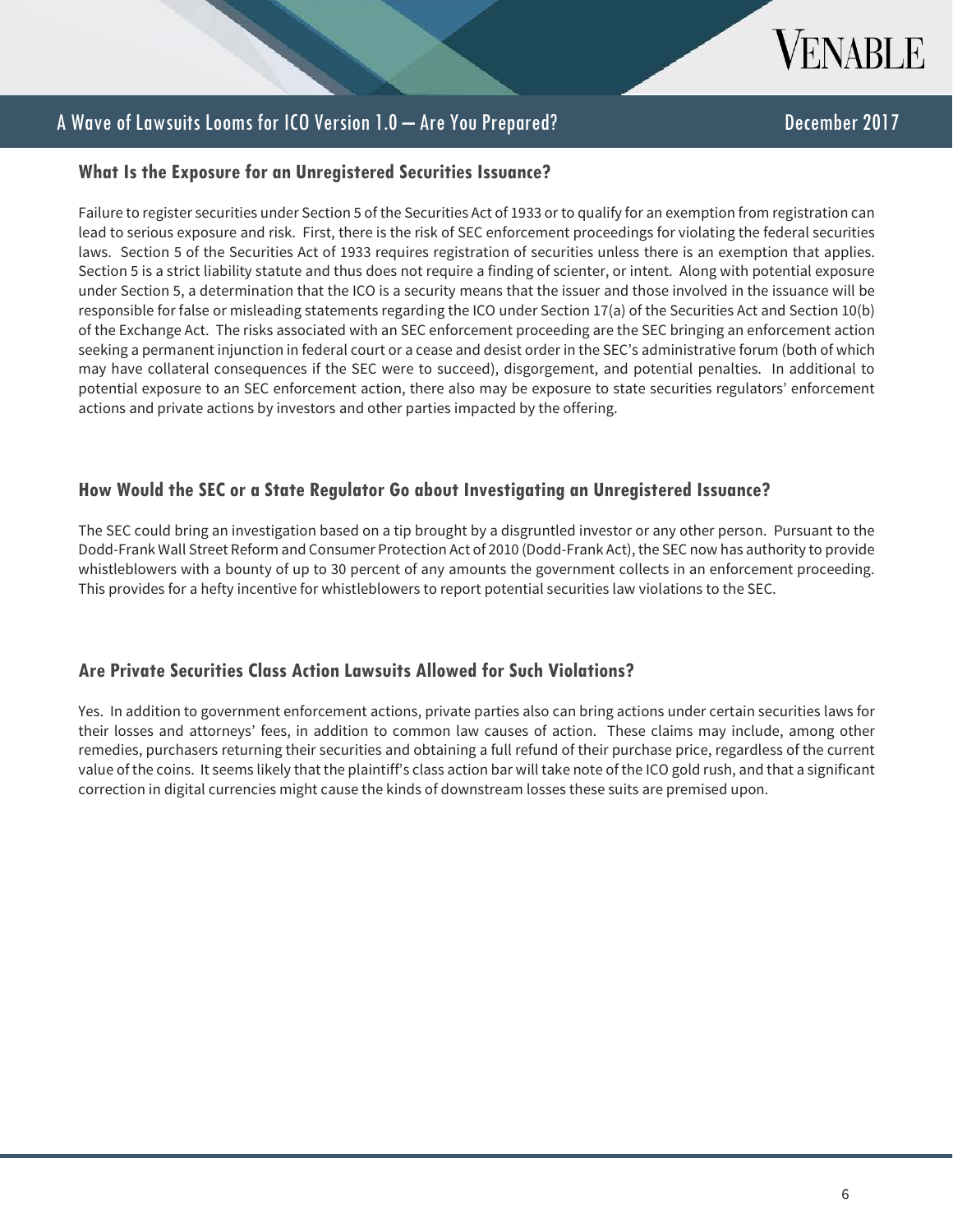

#### **Are There Insider Trading Issues?**

If the coins or tokens are securities, selling them in a marketplace while in possession of material, inside information as Fast Dan proposes to do raises a host of well-known securities laws issues. But even if the coins are not securities, Fast Dan (and Ms. E, should she choose to sell coins as well, whether her company's tokens or those she owns from Fast Dan's company) is running a legal risk. Under Dodd-Frank, the CFTC was granted new, broad powers over insider trading of commodities, modeled on and mimicking the securities laws under Section 10(b) of the Securities Exchange Act of 1934. The CFTC's insider trading anti-fraud rule, Rule 180.1(a)(2), closely resembles Rule 10b-5, with the crucial distinction, however, that it explicitly refrains from imposing any duty to "require any person to disclose to another person's nonpublic information that may be



material to the market price, rate or level of the commodity transaction," except as necessary to avoid making any other statement untrue. In other words, the CFTC does not require disclosure of material, inside information prior to a sale, except to avoid making any other statement (for example, statements in T&Cs) untrue. Separately, CFTC Rule 180.1(a)(3) prohibits fraudulent or deceitful practices in connection with any contract of sale of any commodity. The position that disclosure is not required is consistent with the CFTC's historical view that commodities market transactions are made between parties without fiduciary duties to one another, and that hedging transactions themselves provide critical information to the marketplace, rather than representing predatory practices by insiders. Therefore, it is possible to conclude that the coin was a commodity when issued (and therefore was not subject to registration or Rule 10b-5) and that the further selling by the issuer in later months and years might be subject to CFTC anti-fraud rules, but not subject to any disclosure requirement, except as necessary to avoid making any other statement untrue.

This conclusion bears some examination. Ms. E is correct that what Fast Dan suggests seems just plain wrong and unfair. Unlike ordinary commodities, the value of digital coins of the type issued by Ms. E and Fast Dan's company may well be dependent upon the activities (and health) of the issuing company. Depending upon the stage of development of the company and its solution, and the company's business activities, they may not be at all like soybeans or light bulbs—or for that matter Bitcoin—having a separate utility in the world once sent into the stream of commerce. Whether the issuer is about to go bankrupt, or sign an enormous contract, or undertake a major initiative with regard to the network is potentially inside information of exactly the nature Rule 10b-5 is meant to restrict insiders from using in their own trading in company stock. Rather than go along with a manifestly unfair outcome—insiders profiting from coin sales while clueless buyers lose money—it seems much more likely that a court, acting in hindsight, would instead conclude that the coin was a security all along, and allow the downstream coin buyer redress for both the unregistered issuance and the fraudulent insider sales. If the CFTC rules around spot sales of commodities do not ultimately contain a disclosure requirement (or are not "read" to have a fiduciary duty where such facts exist), we believe courts may well find such a duty at the root of the transaction—the issuance—if to do otherwise results in a manifestly unfair result.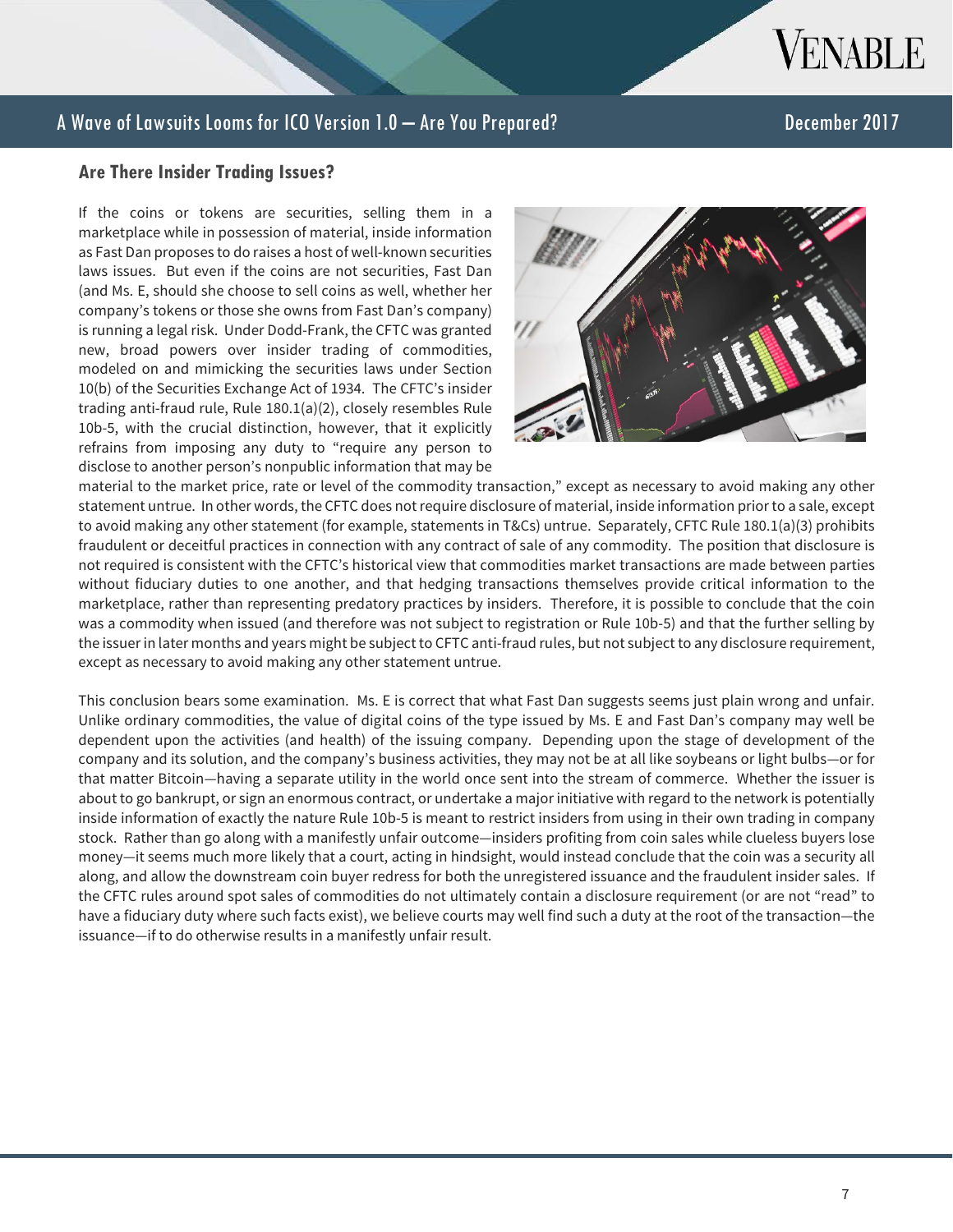

## **When Does an Investment in an Early-Stage Blockchain Company Become a Non-security?**

Version 2.0, or perhaps Version 1.5, of the ICO appears to have arrived in the form of a recognition by many issuers that in the early stages of a blockchain solution's development, an investment in the company is an investment contract, a security. Therefore, they are seeking to structure their early financing under Regulation D of the Securities Act, and sell only to "accredited investors," i.e., high-net-worth/high-income, sophisticated investors. Some investors are combining this with a so-called SAFT ("Safe Investment For Tokens") agreement, whereby the investor receives tokens only upon the blockchain network being functional or "live," at which point the investor is, in the eyes of the issuer at least, receiving a utility token that will be regulated—if at all—as a digital commodity, not a security. Under this theory, the "effort of others" prong of the Howey test applies in the early days of development of the blockchain, but once the network is live, the "effort of others," i.e., the company and its managers, becomes irrelevant. (Or, in the view of some practitioners, such efforts are not legally relevant if they do not produce the "predominance" of value, a key nuance, and one surely to be hotly litigated in the future.)

We can foresee the possibility that entrepreneurs could create blockchain solutions with digital coins or tokens that, once launched, exist without the need for the entrepreneur's company, or any further marketing, sales, strategic, competitive, or technical efforts. Perhaps the users of the solution and the open source community will use, run, and maintain the enterprise with no further need of the entity that birthed it. In such a case, the risk of loss all around seems small, as the tokens should not dive in value upon the demise or distress of the founding company. Perhaps the entrepreneur may simply exit the stage with the profits derived from selling its share of tokens, and move on to another venture, free from any further responsibility—this seems possible. But such pristine outcomes are not our experience in the world of business and law, especially in new technology environments experiencing fevered selling and buying, such as we have seen in the blockchain and digital currency world. It seems more likely that a vigorous and sustained entrepreneurial effort will be not only needed, but vital. And therein lies the problem. The exact measure of value that may come from the "effort of others" and having the digital coin be or become a utility token, the qualities of an enterprise or a token that achieve the shift from security to token, and the future activities that an enterprise may undertake without endangering the status of "utility token" all remain to be determined. They will likely be hashed out by litigators and courts in the near future, with ICO Version 1.0 entrepreneurs like Ms. E at the center of the action.

## **Does Traditional D&O Insurance Cover an ICO?**

It depends on the language in the insurance policy, the nature of the claim, and the relief sought, but probably not. None of the brokers or carriers with whom we have spoken believe current D&O policy language was written by the carriers with the intent to cover the risk of an ICO, unless such activity was specifically and explicitly covered. Of course, policy language is always subject to different interpretations. It is likely that many (or all) insurers will resist an interpretation of their existing D&O or other policies requiring coverage of a new and untested activity such as an ICO, unless the language of the policy is fairly specific.

Generally, a D&O policy will cover the organization and its directors for claims alleging "wrongful acts," such as breach of duty, or negligent errors, omissions, or statements. However, the definition of Loss generally does not include civil or criminal fines or penalties imposed by law (or taxes). This means that while the insurer may have a duty to defend the underlying claims, to the extent that fines or civil penalties are levied upon Ms. E's company and/or its directors, no indemnification would be provided.

Also, there are exclusions that may potentially apply to preclude coverage for claims against the issuer. For instance, some D&O policies have Regulatory Exclusions, which exclude coverage for any violations of local, state, or federal laws and to any claims brought by government bodies. Some policies exclude coverage for any public offering of securities or the